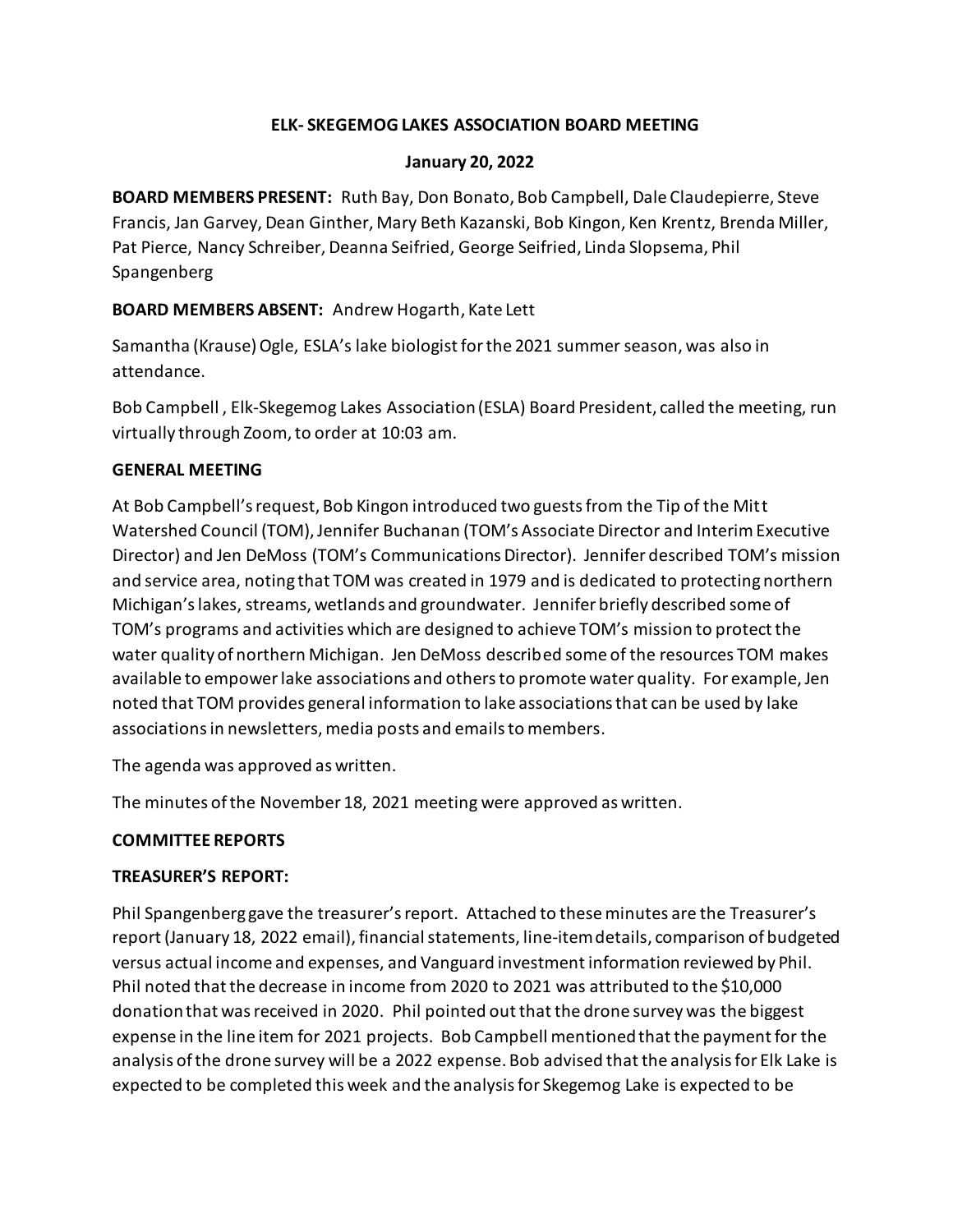completed at the end of January. Jan Garvey noted that the work performed by CAKE CISMA last year was not billed until this year and that the 2021 budget included an expense for watermilfoil treatment that was not done in 2021.

# **MEMBERSHIP REPORT:**

Brenda Miller gave the membership report. Brenda reported that current membership is 562. In comparison, Brenda noted that 2020 membership totaled 467, 2019 membership was 471 and 2018 membership was 521. Brenda advised that the current membership includes 56 Admiral + level members, 161 Admiral level members, 17 Commodore level members, 146 Captain level members and 182 Basic level members.

Deanna Seifried briefly discussed membership categories and noted that there is a need to develop a membership form designed to collect data from members. Deanna reported that the next ESLA newsletter will contain an article encouraging membership and efforts are underway to update membership information on the website. With respect to the website, Bob Campbell mentioned that we are in the process of inputing the new membership categories and monetary amounts. Deanna concluded her report by mentioning the possibility of using the Elk Rapids Chamber of Commerce to assist in communications and attracting members.

# **COMMUNICATIONS:**

Bob Kingon reported on a communication committee meeting last week conducted via Zoom. The meeting pertained to ESLA's communication efforts and prompted Bob to raise the following questions: (1) should communications focus upon its loyal supporters and members, rather than those that have not been receptive to ESLA's recruitment efforts, (2) should ESLA continue to emphasize what it does and remind the public that investing in ESLA directly affects home values, (3) should ESLA conduct targeted home visits, (4) what is ESLA's best routes for effective communication, and (5) should ESLA create a template for email blasts.

Bob Kingon stated that the committee discussed ESLA's website. This prompted a brief discussion of the website, including the need for an automatic data capture feature and the importance of integrating the website with the new membership software.

Member email addresses was also discussed. Brenda Miller stated that we have approximately 600 email addresses and that 390 of these are addresses of ESLA's 562 members (approximately 69%). We are lacking non-member email addresses.

# **SAFETY AND RECREATION COMMITTEE:**

Pat Pierce gave the safety and recreation committee report. Pat began by discussing water level, noting that as of approximately 3 weeks ago, water level at the dam was normal. Bob Kingon raised the question of whether it might be time to consider decreasing lake water levels, noting that waves have been breaking nicely offshore following the recent water level decrease. It was mentioned that the water level was established by an Antrim County Circuit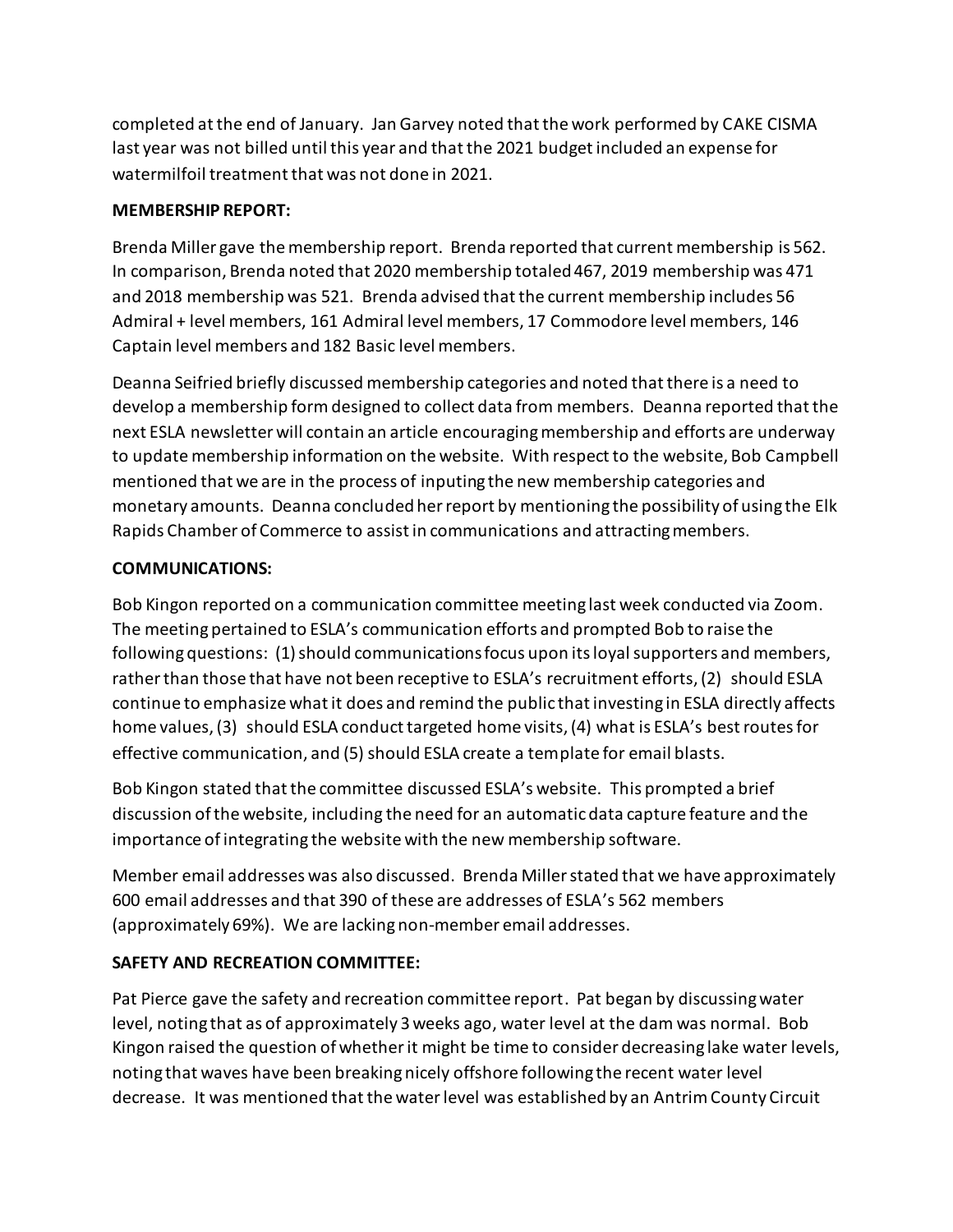Court ruling issued in approximately 1970, thus changing the level would require a court case and strategizing by lake associations. Pat also reported that he has not yet ordered the new buoys he has been authorized to purchase.

## **ENVIRONMENTAL COMMITTEE:**

Jan Garvey gave the environmental committee report. Jan noted that there has not been a lot of recent activity and that the committee has been wrapping up studies and loose ends. Looking forward, the committee plans to follow up on the studies done last summer and wait for the drone survey analysis to determine what ESLA should focus upon in the future.

Jan also mentioned that she is initiating development of forms for future use. One form pertains to creation of a data base memorializing inquiries that warrant follow up action. Another form was characterized as a project proposal form that would address things such as the nature of the proposed project, project benefits and the identities of those involved with the project.

# **GOVERNMENTAL COMMITTEE**

The governmental committee report was given by Steve Francis. Attached is the written report submitted and reviewed by Steve. As noted in the attached report, Larry Prentice is a member of an unofficial association of property owners on the north end of Elk Lake and Mr. Prentice has proposed that Elk Rapids Township create a formal water quality committee that would monitor water quality. Mary Beth Kazanski reported that the unofficial association was recently discussed at an ERCOL meeting to attempt to ascertain its plans. Steve raised the question of whether ESLA would like to support the proposal. After discussion, it was determined that ESLA would table further discussion of the following question: should ESLA align with the property owners' association contention that governmental bodies should do more to support water quality?

## **ERCOL**

Mary Beth Kazanski reported that Paddle Antrim is promoting a three session webinar which is advertised on its website. Also, EGLE is considering various water testing projects and perhaps we can persuade EGLE to have more involvement with the Burnett Foods sites.

## **FISHERIES**

Ken Krentz gave the fisheries report. Ken stated that the brown trout planted by the DNR are now at catchable size. However, Ken does not know anyone who has caught a brown trout on Elk Lake or Skegemog Lake, so he questions where the fish are located. There is speculation that they have migrated to Torch Lake. In the spring, Ken plans to survey fishermen to learn of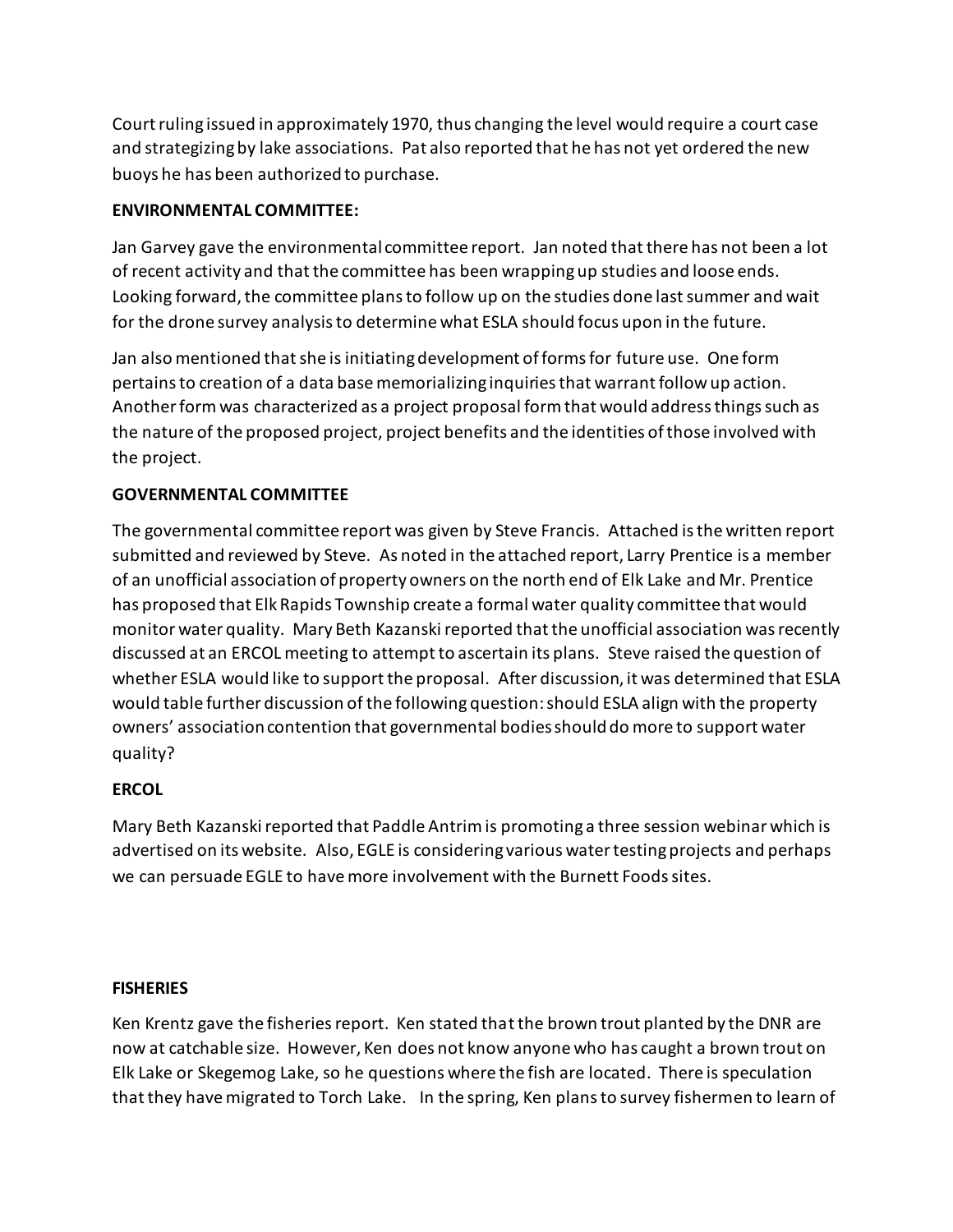their successes and failures in catching brown trout and at this point Ken is planning the survey. Ken also reported that the new fish plants by the DNR will have fin clips so they can be distinguished from native fish. Ruth Bay indicated she will consider having a DNR representative speak at an *It's a Shore Thing* event.

# **OLD BUSINESS**

Bob Campbell advised that the analysis of the drone survey conducted by Zero Gravity Aerial will be completed by the end of January and that he will arrange a meeting with Ron Remink to review the analysis.

There was a discussion of the ad hoc committee established to consider ESLA business memberships. Rather than a single business membership category with a \$300 cost, the committee determined to have three different business membership categories: supporter- \$100, sustainer- \$250 and patron- \$500. There were no objections by the Board on creating the three levels of support. Nancy Schreiber stated that she would work with Bob Campbell to draft a solicitation letter and inquired whether we have a list of the businesses which could be solicited.

Brenda Miller discussed the status of the Bloomerang conversion. Brenda said that we have all the needed information and that she is meeting with Bloomerang representatives tomorrow to address various issues. In response to a question from Bob Campbell, Brenda said that she thinks we can activate the new system in the next couple of weeks and then continue to update as more data becomes available.

## **NEW BUSINESS**

Bob Campbell provided an update on an ESLA subgroup zoom meeting with Hans Vansumeren, Director of the Great Lakes Water Studies Institute at Northwestern Michigan College. Bob stated that there was brainstorming about ways we could collaborate. Bob stated that 2022 will be considered a "let's get acquainted" year at no cost to ESLA. Bob also stated that Hans may be requested to speak at ESLA's annual meeting.

*It's a Shore Thing* events will be conducted the fourth Friday of the month beginning in April through September 2022. Ruth Bay requested Board members to think about potential speakers. Ruth Bay, Deanna Seifried, Bob Campbell and Pat Pierce will meet to discuss venues and speaker topics for the annual meeting and *It's a Shore Thing* events.

Dean Ginther discussed the next newsletter, which will be targeted for the end of February. Dean stated that members will be identified in the newsletter by contribution levels, rather than zones. Dean is still working on information addressing giving opportunities.

With respect to newsletters, Ken Krentz commented upon the content of newsletters from 20 years ago, opining that articles in those newsletters were high quality, because they were not